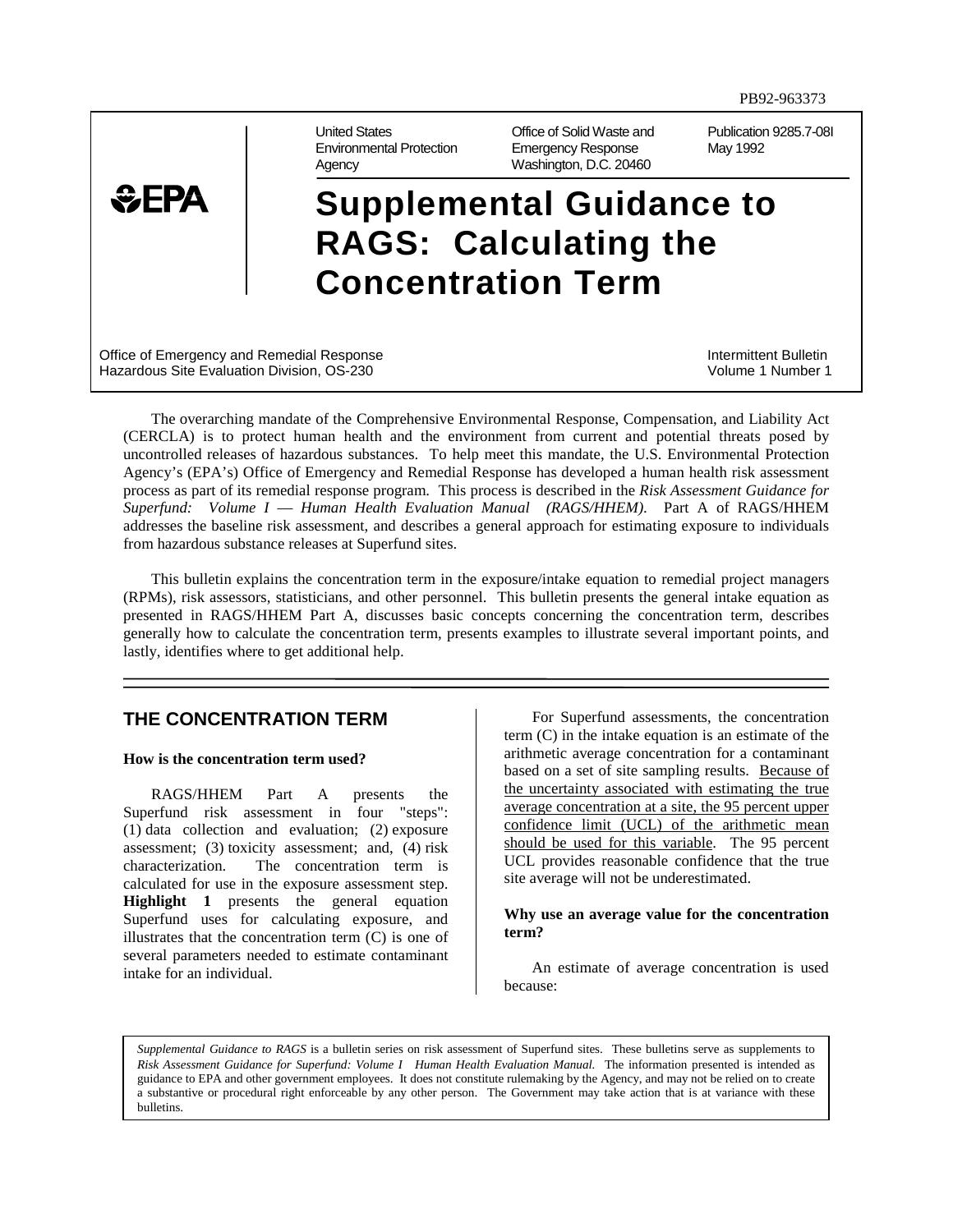## **Highlight 1 GENERAL EQUATION FOR ESTIMATING EXPOSURE TO A SITE CONTAMINANT**

$$
I = C \times \frac{CR \times EFD}{BW} \times \frac{1}{AT}
$$

where:

| L   | $=$ Intake (i.e., the quantitative measure of exposure in RAGS/HHEM) |
|-----|----------------------------------------------------------------------|
| C.  | $=$ Contaminant Concentration                                        |
| CR  | $=$ Contact (Intake) Rate                                            |
| EFD | $=$ Exposure Frequency and Duration                                  |
| ВW  | $=$ Body Weight                                                      |
| AT  | $=$ Averaging Time                                                   |
|     |                                                                      |

- (1) carcinogenic and chronic noncarcinogenic toxicity criteria<sup>1</sup> are based on lifetime average exposures; and,
- (2) Average concentration is most representative of the concentration that would be contacted at a site, over time.

For example, if you assume that an exposed individual moves randomly across an exposure area, then the spatially-averaged soil concentration can be used to estimate the true average concentration contacted over time. In this example, the average concentration contacted over time would equal the spatially averaged concentration over the exposure area. While an individual may not actually exhibit a truly random pattern of movement across an exposure area, the assumption of equal time spent in different parts of the area is a simple but reasonable approach.

#### **When should an average concentration be used?**

The two types of exposure estimates now being required for Superfund risk assessments, a reasonable maximum exposure (RME) and an average, should both use an average concentration. To be protective, the overall estimate of intake (see **Highlight 1**) used as a basis for action at

 $\overline{a}$ 

Superfund sites should be an estimate in the highend of the intake/dose distribution. One high-end option is the RME used in the superfund program. The RME, which is defined as the highest exposure that could reasonably be expected to occur for a given exposure pathway at a site, is intended to account for both uncertainty in the contaminant concentration and variability in exposure parameters (e.g., exposure frequency, averaging time). For comparative purposes, agency guidance (U.S. EPA, *Guidance on Risk Characterization for Risk Managers and Risk Assessors,* February 26, 1992) states that an average estimate of exposure also should be presented in risk assessments. For decision-making purposes in the Superfund program, however, RME is used to estimate risk.<sup>2</sup>

## **Why use an estimate of the arithmetic mean rather than the geometric mean?**

The choice of the arithmetic mean concentration as the appropriate measure for estimating exposure derives from the need to estimate an individual's long-term average exposure. Most Agency health criteria are based on the long-term average daily dose, which is simply the sum of all daily doses divided by the total number of days in the averaging period. This is the definition of an arithmetic mean. The

<sup>1</sup> When acute toxicity is of most concern, a longterm average concentration generally should not be used for risk assessment purposes, as the focus should be to estimate short-term, peak concentrations.

 $\frac{1}{2}$  For additional information on RME, see RAGS/HHEM Part A and the National Oil and Hazardous Substances Pollution contingency plan (NCP), 55 *Federal Register* 8710, March 8, 1990.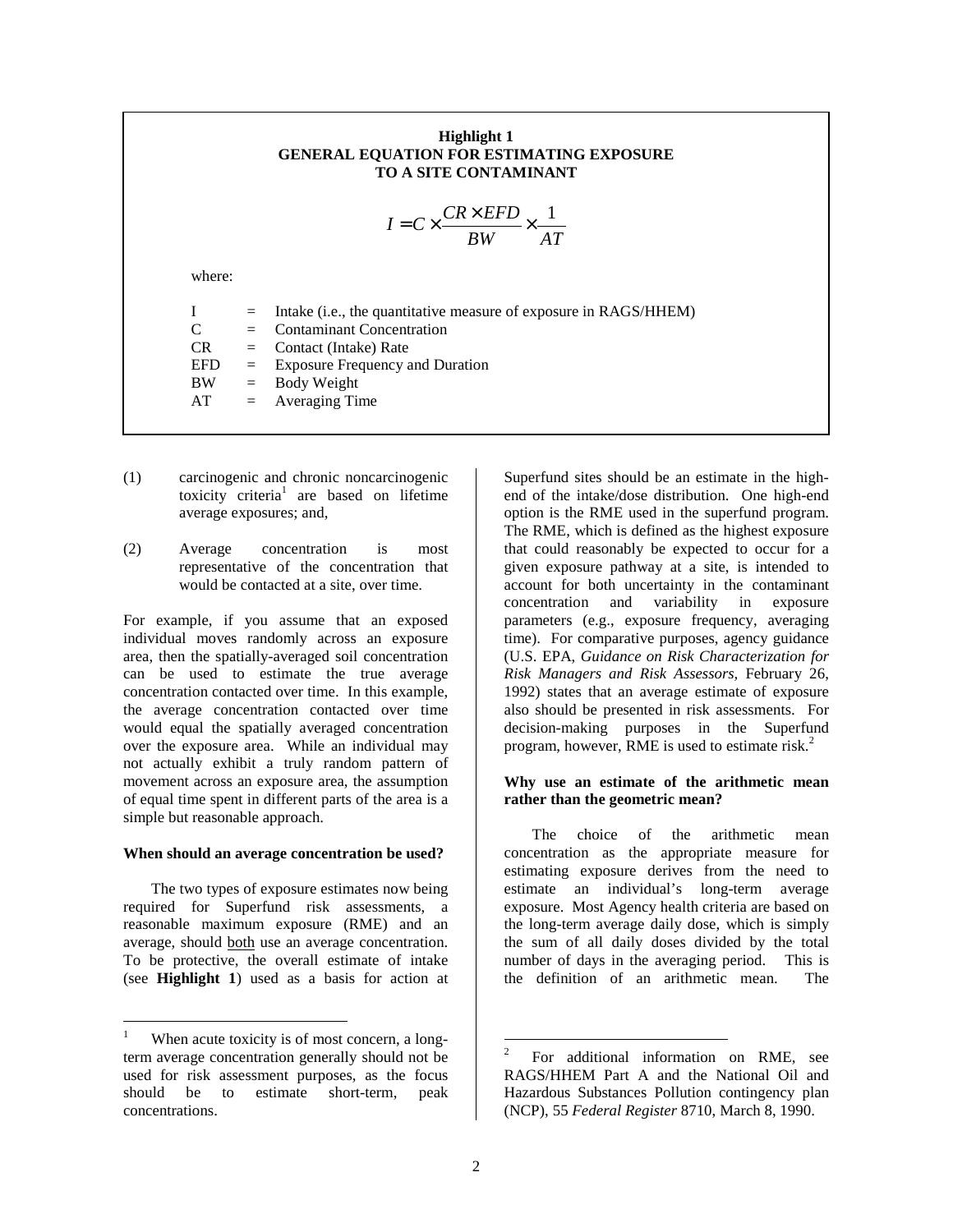arithmetic mean is appropriate regardless of the pattern of daily exposures over time, or the type of statistical distribution that might best describe the sampling data. The geometric mean of a set of sampling results, however, bears no logical connection to the cumulative intake that would result from long-term contact with the site contaminants, and it may differ appreciably from and be much lower than—the arithmetic mean. Although the geometric mean is a convenient parameter for describing central tendencies of lognormal distributions, it is not an appropriate basis for estimating the concentration term used in Superfund exposure assessments. The following simple example may help clarify the difference between the arithmetic and geometric mean, when used for an exposure assessment:

> Assume the daily exposure for a trespasser subject to random exposure at a site is 1.0, 0.01, 1.0, 0.01, 1.0, 0.01, 1.0, and 0.01 units/day, over an 8-day period. Given these values, the cumulative exposure is simply their summation, or 4.04 units. Dividing this by 8 days of exposure results in an arithmetic mean of 0.505 units per day. This is the value we would want to use in a risk assessment for this individual, not the geometric mean of 0.1 units per day. Viewed another way, multiplication of the geometric mean by the number of days equals 0.8 units, considerably lower than the known cumulative exposure of 4.04 units.

# **UCL AS AN ESTIMATE OF THE AVERAGE CONCENTRATION**

## **What is a 95 percent UCL?**

The 95 percent UCL of a mean is defined as a value that, when calculated repeatedly for randomly drawn subsets of site data, equals or exceeds the true mean 95 percent of the time. Although the 95 percent UCL of the mean provides a conservative estimate of the average (or mean) concentration, it should not be confused with a  $95<sup>th</sup>$  percentile of site concentration data (as shown in **Highlight 2**).

## **Why use the UCL as the average concentration?**

Statistical confidence limits are the classical tool for addressing uncertainties of a distribution average. The 95 percent UCL of the arithmetic

mean concentration is used as the average concentration, because it is not possible to know the true mean. The 95 percent UCL, therefore, accounts for uncertainties due to limited sampling data at Superfund sites. As sampling data become less limited at a site, uncertainties decrease, the UCL moves closer to the true mean, and exposure evaluations using either the mean or the UCL produce similar results. This concept is illustrated in **Highlight 2**.

## **Should a value other than the 95 percent UCL be used for the concentration?**

A value other than the 95 percent UCL can be used, provided the risk assessor can document that high coverage of the true population mean occurs (i.e., the value equals or exceeds the true population mean with high probability). For exposure areas with limited amounts of data or extreme variability in measured or modeled data, the UCL can be greater than the highest measured or modeled concentration. In these cases, if additional data cannot practicably be obtained, the highest measured or modeled value could be used as the concentration term. Note, however, that the true mean still may be higher than this maximum value (i.e., the 95 percent UCL indicates a higher mean is possible), especially if the most contaminated portion of the site has not been sampled.

# **CALCULATING THE UCL**

## **How many samples are necessary to calculate the 95 percent UCL?**

Sampling data from Superfund sites have shown that data sets with fewer than 10 samples per exposure area provide poor estimates of the mean concentration (i.e., there is a large difference between the sample mean and the 95 percent UCL), while data sets with 10 to 20 samples per exposure are provide somewhat better estimates of the mean, and data sets with 20 to 30 samples provide fairly consistent estimates of the mean (i.e., the 95 percent UCL is close to the sample mean). Remember that, in general, the UCL approaches the true mean as more samples are included in the calculation.

## **Should the data be transformed?**

EPA's experience shows that most large or "complete" environmental contaminant data sets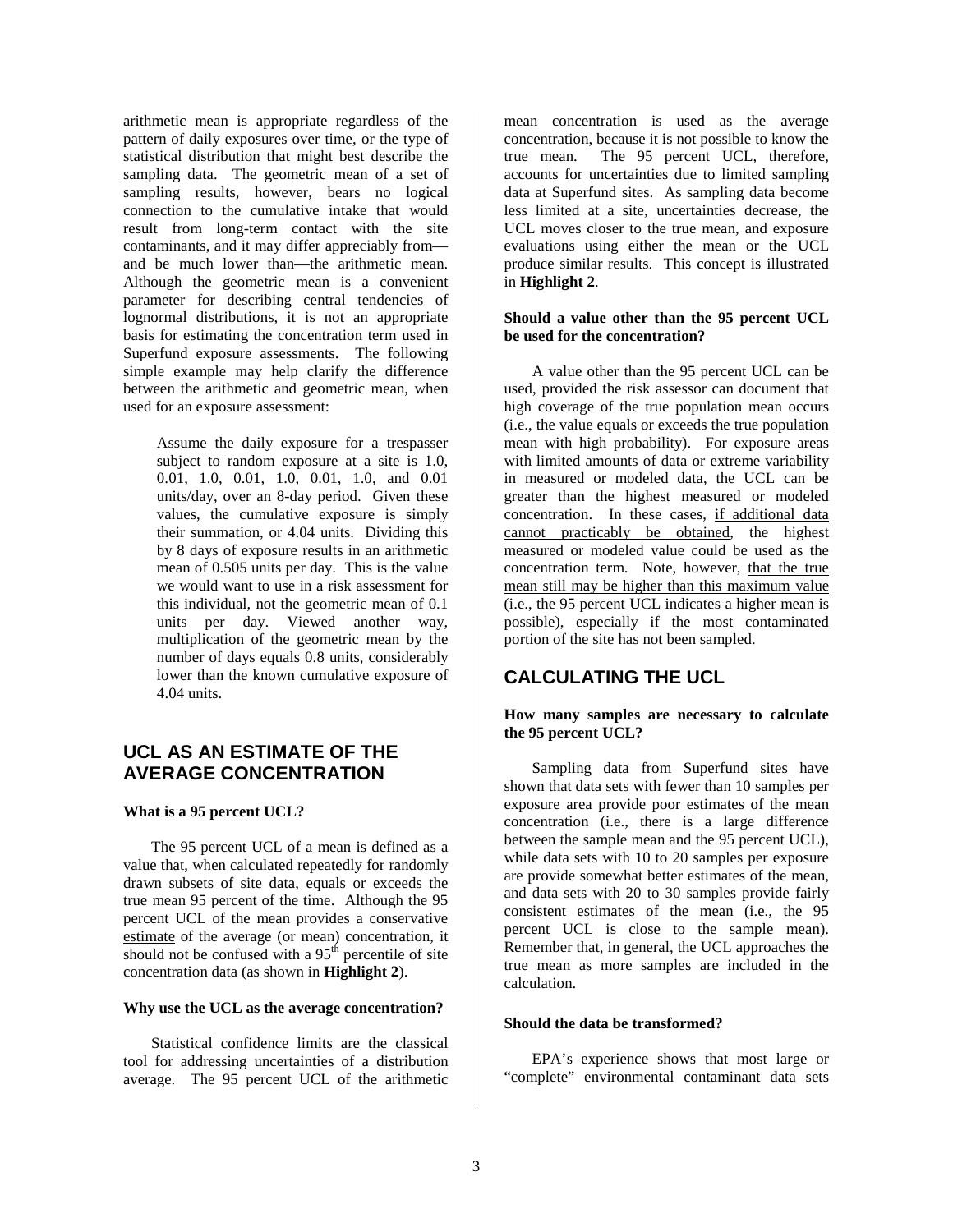

from soil sampling are lognormally distributed, rather than normally distributed (see **Highlights 3 and 4**, for illustrations of lognormal and normal distributions). In most cases, it is reasonable to assume that Superfund soil sampling data are lognormally distributed. Because transformation is a necessary step in calculating the UCL of the arithmetic mean for a lognormal distribution, the data should be transformed by using the natural logarithm function (i.e., calculate  $ln(x)$ , where *x* is the value from the data set). However, in cases where there is a question about the distribution of the data set, a statistical test should be used to identify the best distributional assumption for the data set. The W-test (Gilbert, 1987) is one statistical method that can be used to determine if a data set is consistent with a normal or lognormal distribution. In all cases, it is valuable to plot the data to better understand the contaminant distribution at the site.

## **How do you calculate the UCL for a lognormal distribution?**

To calculate the 95 percent UCL of the arithmetic mean for a lognormally-distributed data set, first transform the data using the natural logarithm function as discussed previously (i.e., calculate  $ln(x)$ ). After transforming the data, determine the 95 percent UCL for the data set by completing the following four steps:

- (1) Calculate the arithmetic mean of the transformed data (which is also the log of the geometric mean);
- (2) Calculate the standard deviation of the transformed data;
- (3) Determine the H-statistic (e.g., see Gilbert, 1987); and,
- (4) Calculate the UCL using the equation shown in **Highlight 5**.

## **How do you calculate the UCL for a normal distribution?**

If a statistical test supports the assumption that the data set is normally distributed, calculate the 95 percent UCL by completing the following four steps: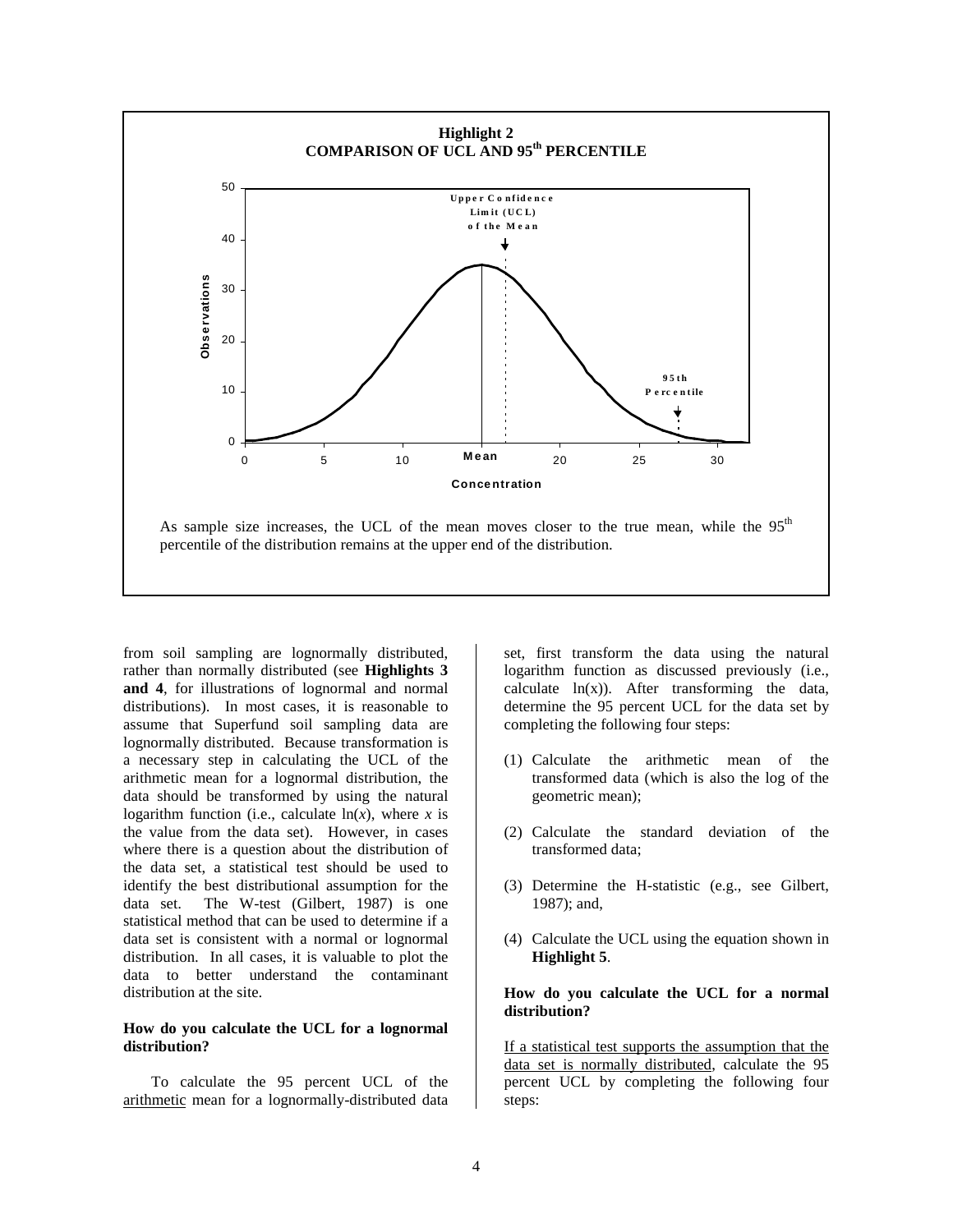

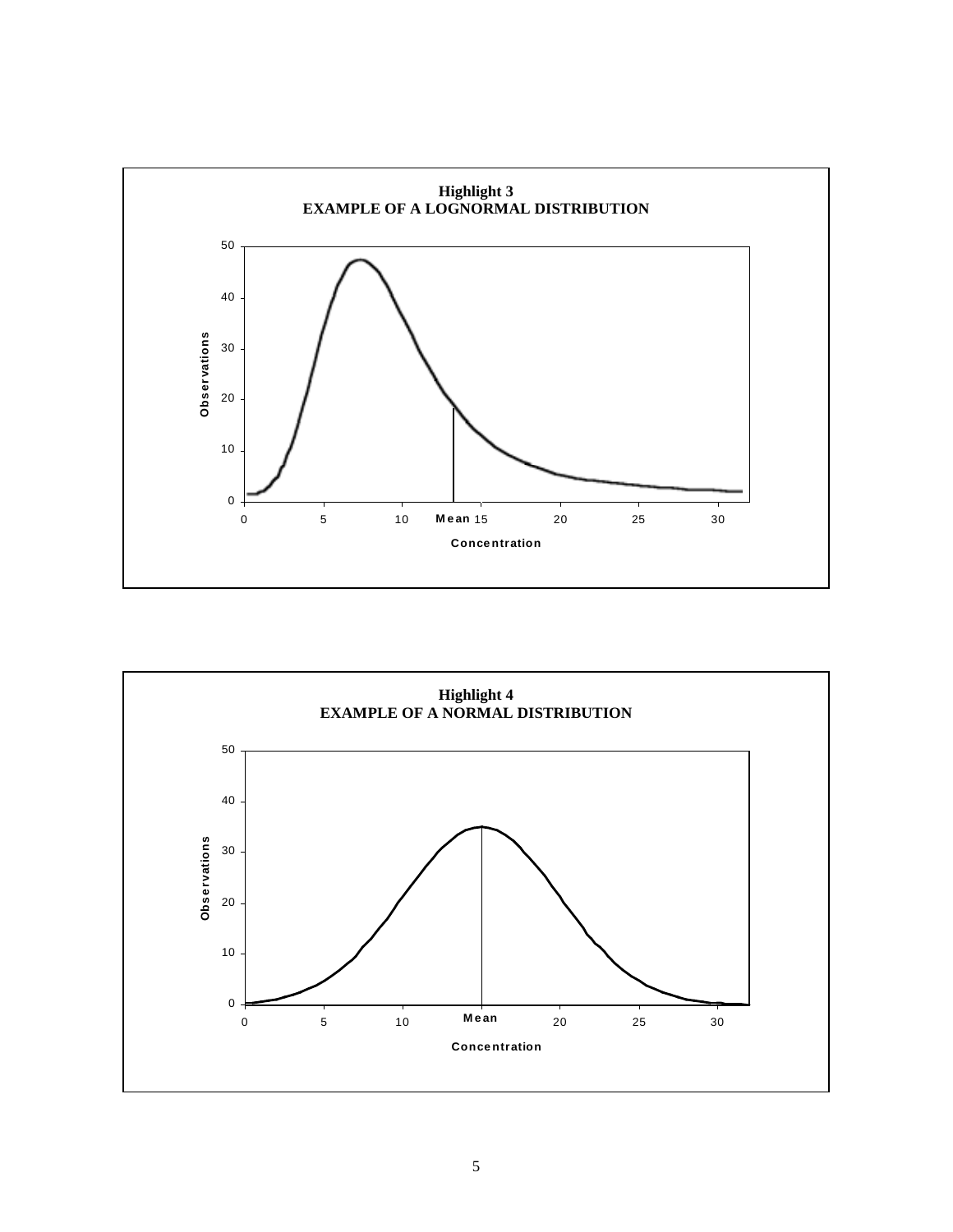## **Highlight 5 CALCULATING THE UCL OF THE ARITHMETIC MEAN FOR A LOGNORMAL DISTRIBUTION**

$$
UCL = e^{(\overline{x} + 0.5s^2 + sH/\sqrt{n-1})}
$$

where:

 $UCL = upper confidence limit$  $e$  = constant (base of the natural log, equal to 2.718)  $x =$  mean of the transformed data  $s = standard deviation of the transformed data$  $H = H-S$ tatistic (e.g., from table published in Gilbert, 1987) n = number of samples

**Highlight 6 CALCULATING THE UCL OF THE ARITHMETIC MEAN FOR A NORMAL DISTRIBUTION**  $UCL = \overline{x} + t(s/\sqrt{n})$ where: UCL = upper confidence limit  $x =$  mean of the untransformed data  $s = standard deviation of the untransformed data$  $t =$  Student-t statistic (e.g., from table published in Gilbert, 1987) n = number of samples

- (1) Calculate the arithmetic mean of the untransformed data;
- (2) Calculate the standard deviation of the untransformed data;
- (3) Determine the one-tailed t-statistic (e.g., see Gilbert, 1987); and,
- (4) Calculate the UCL using the equation shown in **Highlight 6**.

Use caution when applying normal distribution calculations, if there is a possibility that heavily contaminated portions of the site have not been adequately sampled. In such cases, a UCL from normal distribution calculations could fall below the true mean, even if a limited data set at a site appears normally distributed.

## **EXAMPLES**

The examples show in **Highlights 7 and 8** address the exposure scenario where an individual at a Superfund site has equal opportunity to contact soil in any sector of the contaminated area over time. Even though the examples address only soil exposures, the UCL approach is applicable to all exposure pathways. Guidance and examples for other exposure pathways will be presented in forthcoming bulletins.

**Highlight 7** presents a simple data set and provides a stepwise demonstration of transforming the data—assuming a lognormal distribution—and calculating the UCL. **Highlight 8** uses the same data set to show the difference between the UCLs that would result from assuming normal and lognormal distribution of the data. These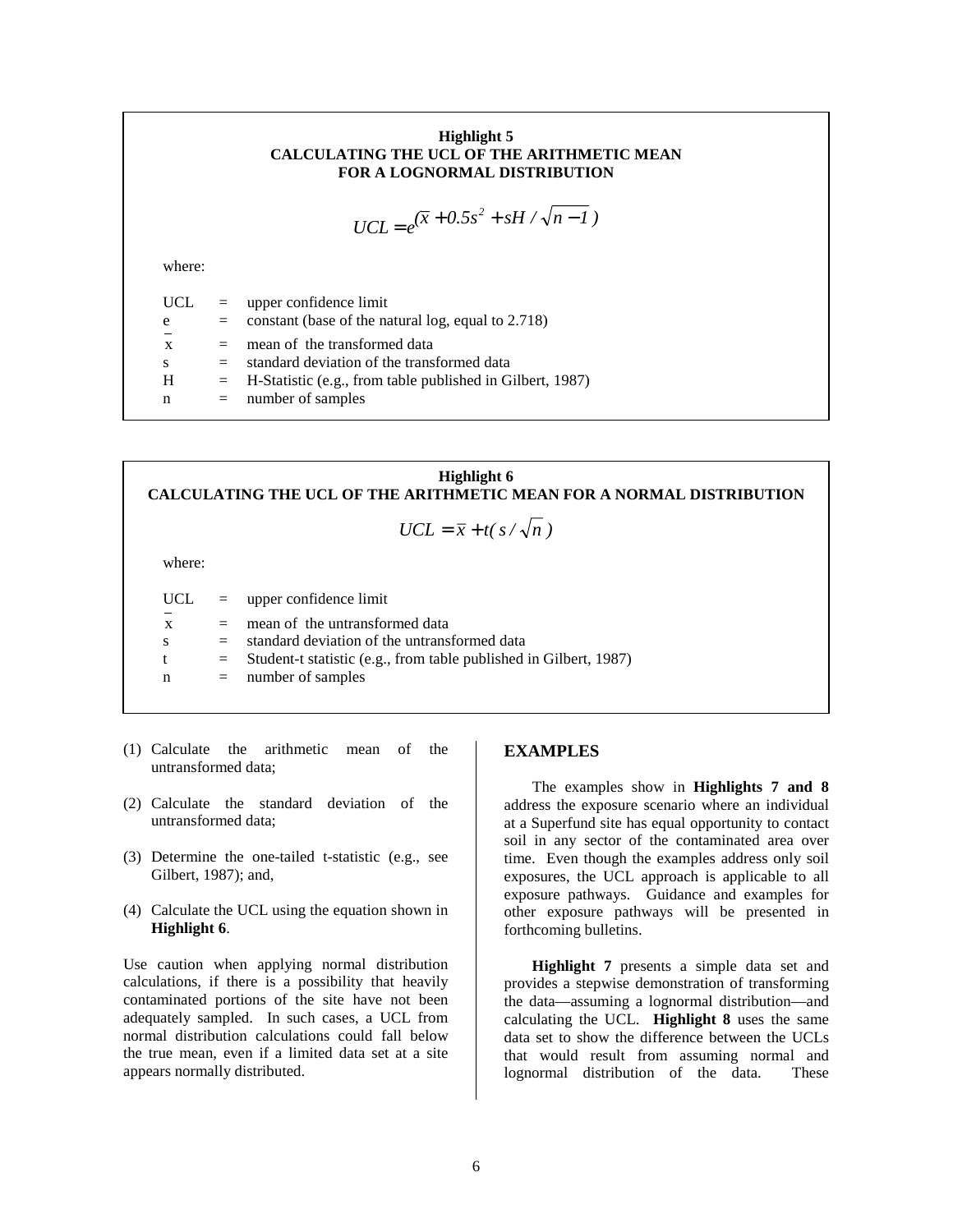## **Highlight 7 EXAMPLE OF DATA TRANSFORMATION AND CALCULATION OF UCL**

This example shows the calculation of a 95 percent UCL of the arithmetic mean concentration for chromium in soil at a Superfund site. This example is applicable only to a scenario in which a spatially random exposure pattern is assumed. The concentrations of chromium obtained from random sampling in soil at this (in mg/kg) are 10, 13, 20, 36, 41, 59, 67, 110, 110, 136, 140, 160, 200, 230, and 1300. Using these data, the following steps are taken to calculate a concentration term for the intake equation:

- (1) Plot the data and inspect the graph. (You may need the help of a statistician for this part, as well as other parts, of the calculation of the UCL.) The plot (not shown, but similar to **Highlight 3**) shows a skew to the right, consistent with a lognormal distribution.
- (2) Transform the data by taking the natural log of the values (i.e., determine  $ln(x)$ ). For this data set, the transformed values are: 2.30, 2.56, 3.00, 3.58, 3.71, 4.08, 4.20, 4.70, 4.70, 4.91, 4.94, 5.08, 5.30, 5.44, and 7.17.
- (3) Apply the UCL equation in **Highlight 5**, where:

 $x = 4.38$  $s = 1.25$  $H = 3.163$  (based on 95 percent)  $n = 15$ 

The resulting 95 percent UCL of the arithmetic mean is thus found to equal *e* <sup>(6.218)</sup>, or 502 mg/kg.

## **Highlight 8 COMPARING UCLs OF THE ARITHMETIC MEAN ASSUMING DIFFERENT DISTRIBUTIONS**

In this example, the data presented in **Highlight 7** are used to demonstrate the difference in the UCL that is seen if the normal distribution approach were inappropriately applied to this data set (i.e., if, in this example, a normal distribution is assumed).

| <b>ASSUMED DISTRIBUTION:</b> | Normal    | Lognormal   |
|------------------------------|-----------|-------------|
| <b>TEST STATISTIC:</b>       | Student-t | H-statistic |
| 95 PERCENT UCL (mg/kg):      | 325       | 502         |